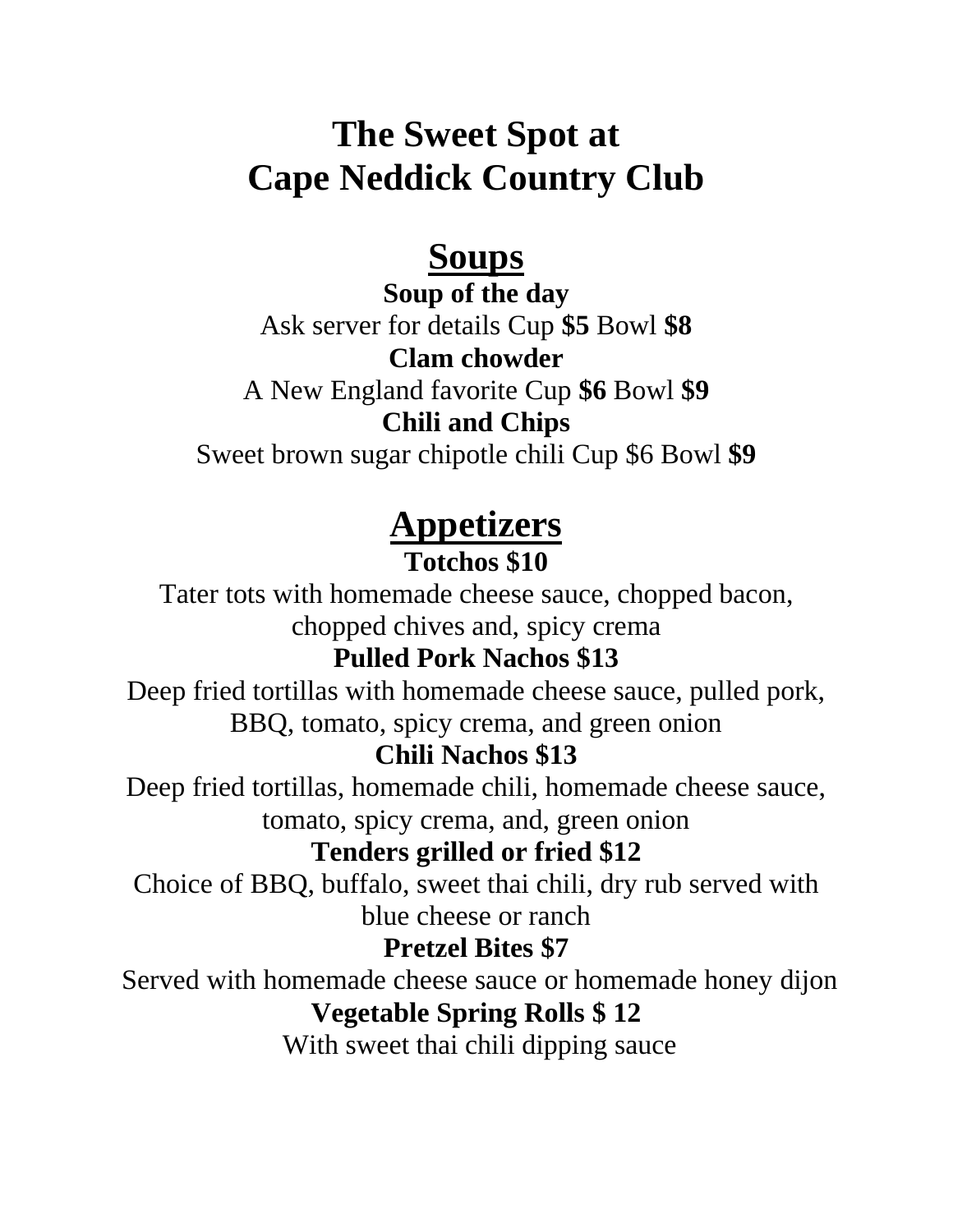#### **Hummus and Pita or Veggies \$8**

chick pea spread with pita chips or celery and carrots **French Fries App \$8**

Comes with siracha ketchup for dip

#### **Buffalo Cauliflower \$10**

Lightly breaded and deep fried cauliflower tossed in buffalo sauce and blue cheese crumbles and served with blue cheese

dressing

### **Quesadilla \$14**

Chicken, Vegetable, or Pulled Pork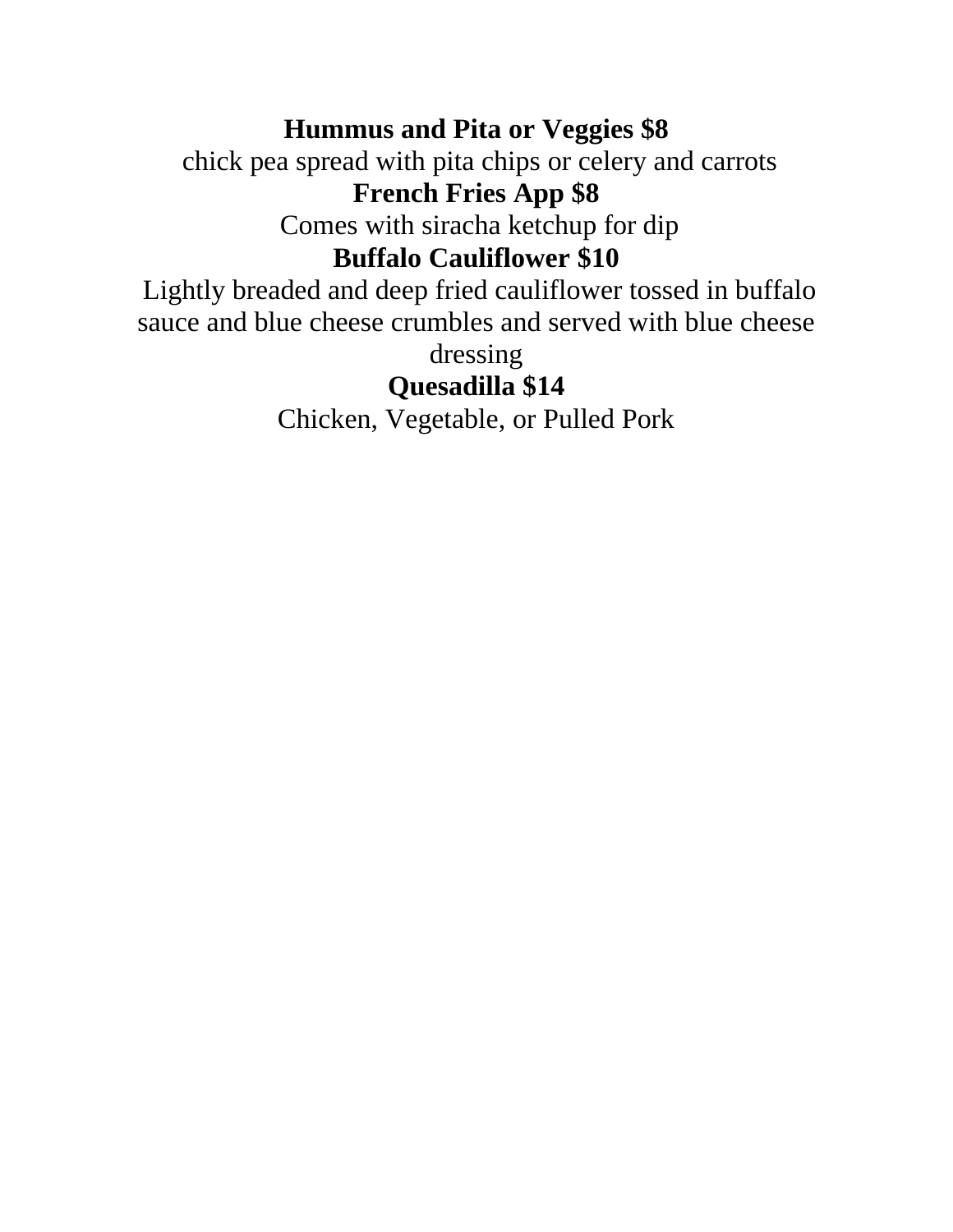# **Cold Sandwiches \$9**

Served on white bread, marble rye, wheat, or in a wrap with a bag of chips and pickle Half sandwich and soup of day \$10.50 Half sandwich and chowder or chili \$11.50

**Ham and Cheese Turkey and Cheese Cranberry Walnut Chicken Salad Tuna Salad Egg Salad** 

# **Salads Garden Salad** \$10

Spring mix, cucumber, tomato, shaved carrots, red onion, croutons

Ranch, blue cheese, balsamic, Italian, thousand island **Caesar Salad \$10**

House made Caesar dressing, shaved parmigiana, and croutons

## **Cobb Salad \$13**

Rows of chopped bacon, blue cheese crumbles, red onion, tomato, bacon, avocado, cucumber, hardboiled egg served with house made honey Dijon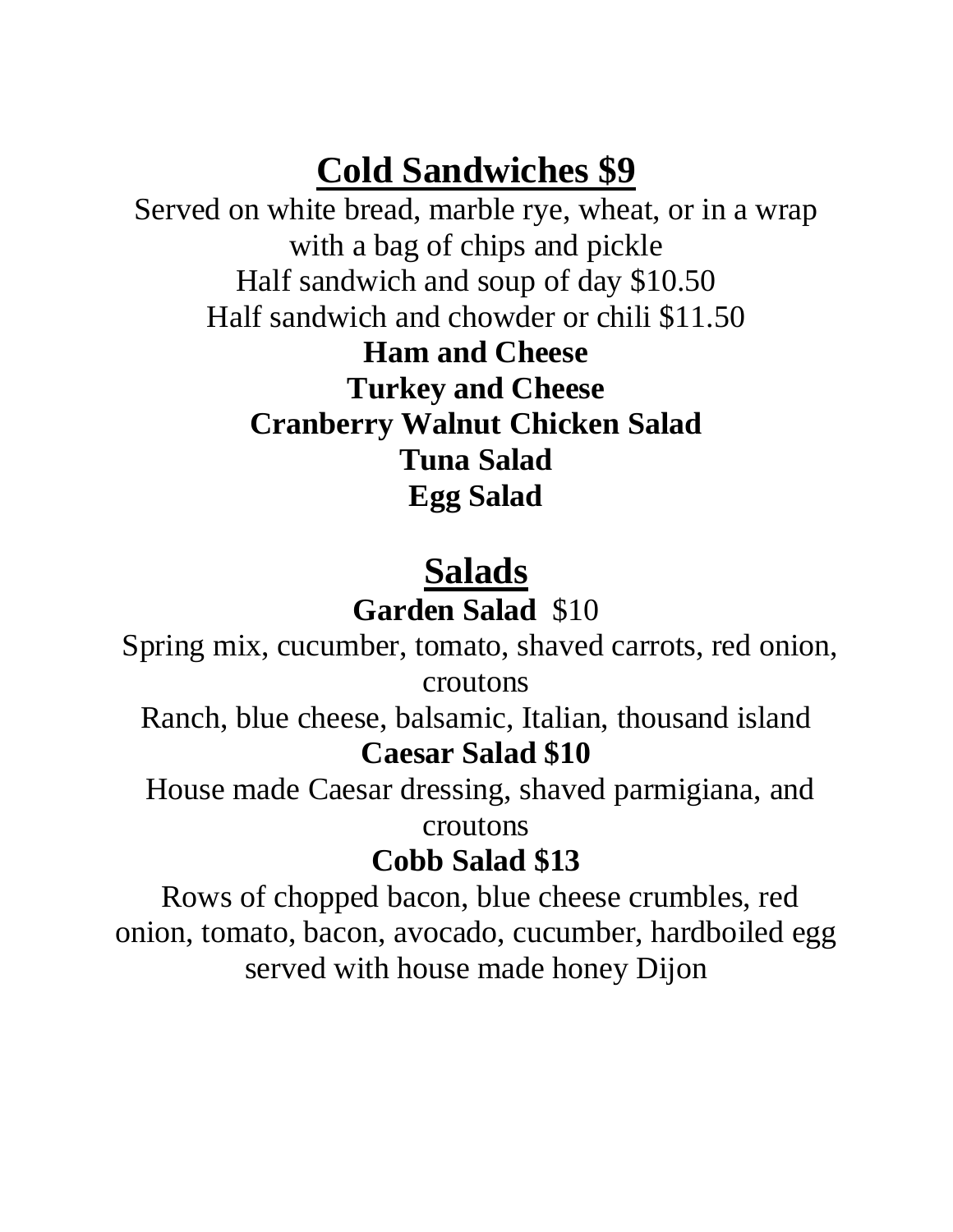## **Chef Salad \$14**

Ham, turkey, cheddar, on a bed on romaine, with tomatoes, cucumber hardboiled egg, and served with Homemade blue cheese dressing Salad add on- Grilled or fried chicken \$**8,** tuna salad **\$5,**  cranberry walnut chicken salad **\$6,** avocado **\$2** 

## **Burgers and Sandwiches**

Served with Fries, chips, pasta salad, coleslaw, potato salad. Upcharge side salad or tater tots \$2 **Sweet Spot Burger \$12**

Ground angus steak burger cooked to your preference on a brioche bun with lettuce, tomato, and red onion. Add Cheese \$1.25 (American, swiss, cheddar, provolone, blue cheese) bacon \$2 caramelized onion \$1 avocado \$2 fried

egg \$1.50

## **Cuban Panini \$14**

Pulled pork, ham, pickles, honey Dijon, swiss cheese on ciabatta

## **Breakfast Sandwich \$8**

American Cheese, fried egg, on english muffin with choice of ham, bacon or avocado

## **Pulled Pork \$13**

Pulled Pork, coleslaw, BBQ sauce on brioche bun **Grilled Cheese \$7**

Add Tomato \$1, Bacon \$2, Ham \$3, Avocado \$2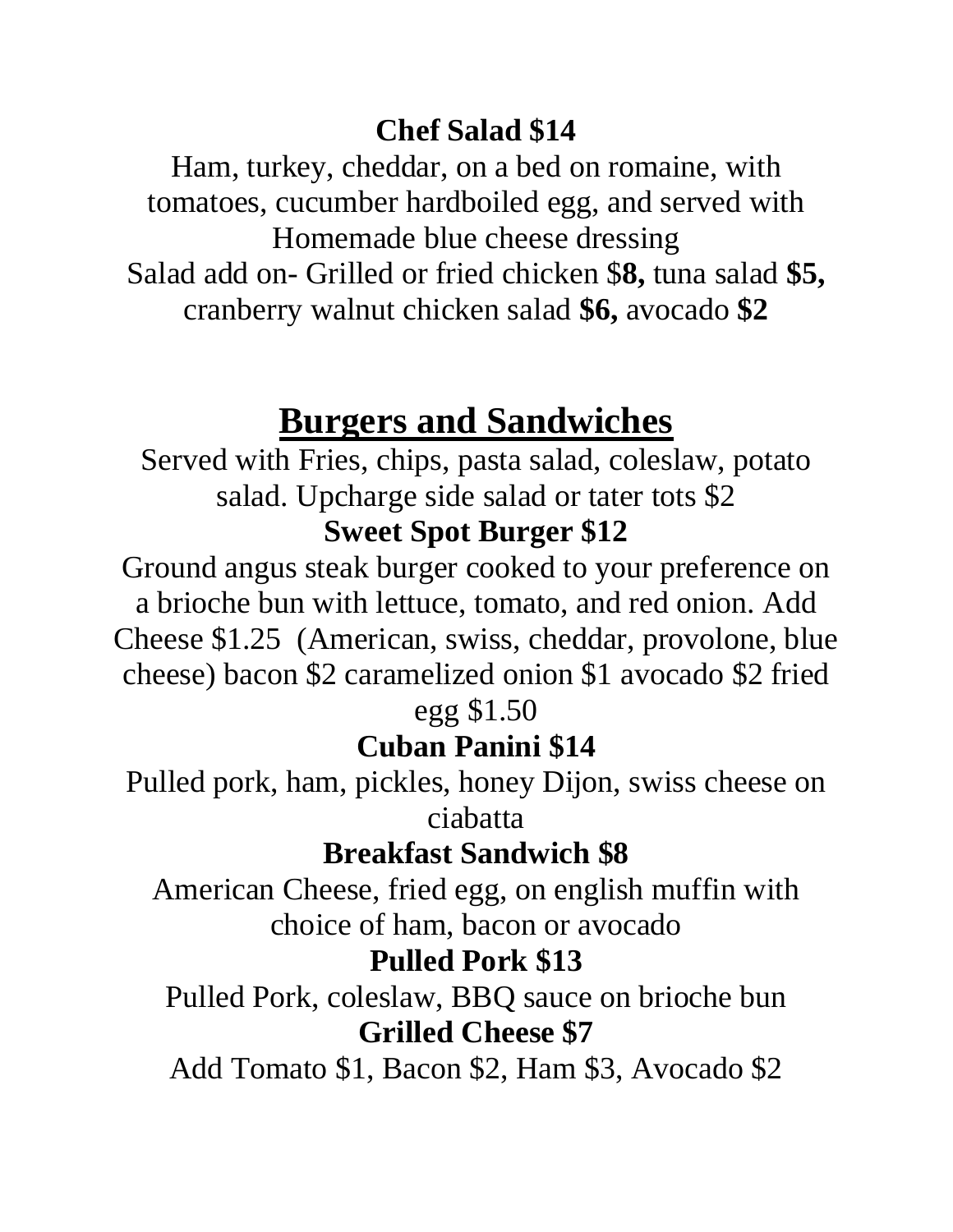**Haddock Sandwich \$14**

tartar sauce, tomato, lettuce, on brioche **Grilled or Fried Chicken \$14**

Buffalo, BBQ or plain with lettuce and tomato Add bacon \$2 or cheese \$1.25

### **Nashville Hot Chicken \$14**

Fried chicken sandwich tossed in Nashville hot rub with lettuce, pickles, and siracha aioli

### **Veggie Burger \$12**

Black bean and corn veggie patties with lettuce, tomato, and siracha aioli

Add cheese \$1.25

### **Club Sandwich \$12**

Turkey or ham, cheddar, bacon, lettuce, tomato, on white

toast

### **Cheeseburger Sub \$13**

Ground beef, American cheese, onion, tomato, and

pickles

## **Chicken Parmesan Sub \$13**

Fried Chicken, marinara sauce, mozzarella, and parmesan cheese